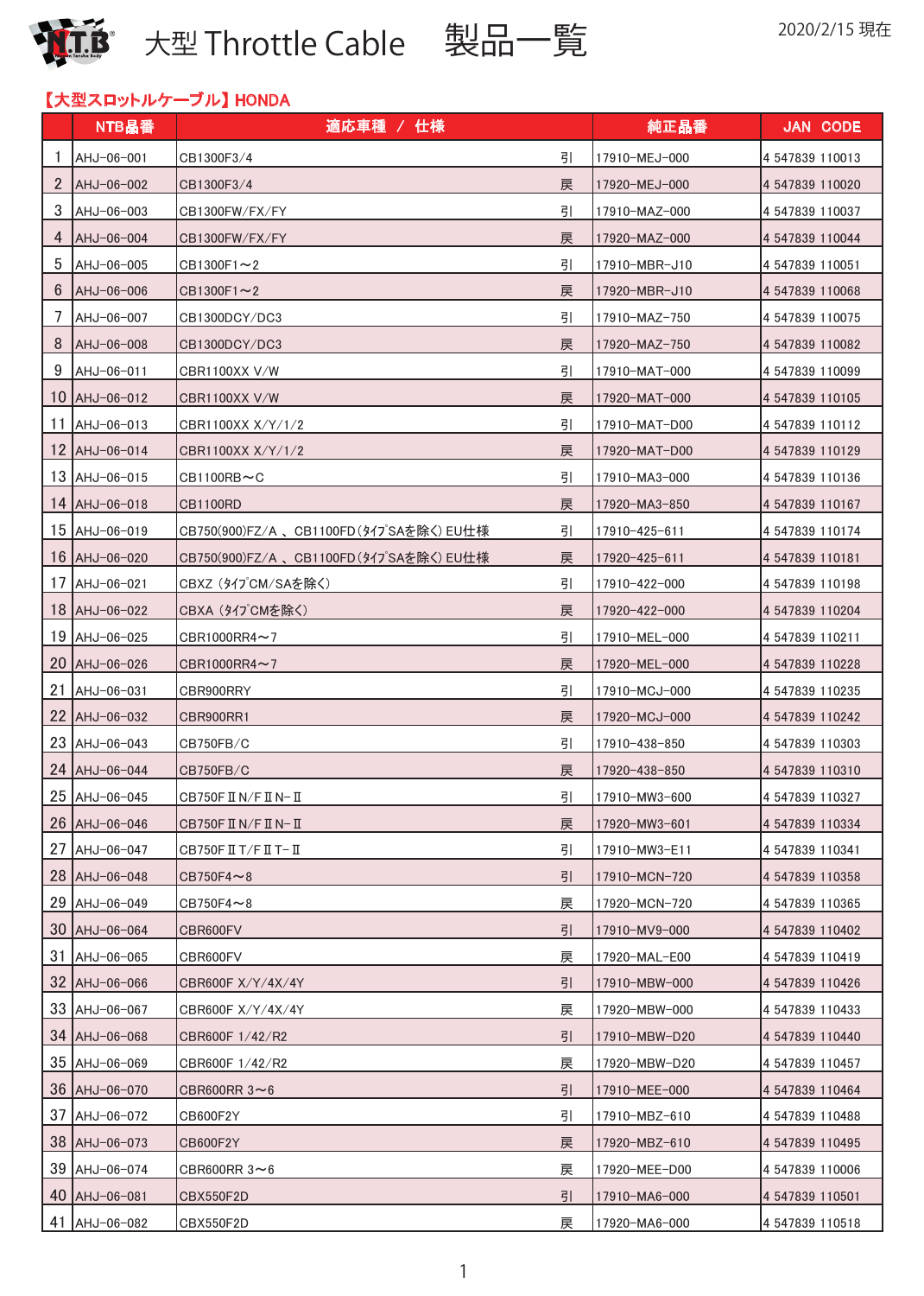

# 【大型スロットルケーブル】 HONDA

|    | NTB品番                | 適応車種 / 仕様                                | 純正品番              | <b>JAN CODE</b> |
|----|----------------------|------------------------------------------|-------------------|-----------------|
|    | 42 AHJ-06-087        | 引<br>CB400-I                             | 17910-377-000     | 4 547839 110549 |
|    | 43 AHJ-06-088        | CB400-I<br>戻                             | 17920-377-000     | 4 547839 110556 |
|    | 44 AHJ-06-089        | 引<br>CB400-II                            | 17910-333-405     | 4 547839 110563 |
|    | 45 AHJ-06-093        | 引<br>CB400N                              | 17910-413-610     | 4 547839 110587 |
| 46 | AHJ-06-094           | 戻<br>CB400N                              | 17920-443-610     | 4 547839 110594 |
| 47 | $ $ AHJ-06-095       | 引<br>CB400NZ                             | 17910-443-611     | 4 547839 110600 |
|    | 48 AHJ-06-096        | 戻<br>CB400NZ                             | 17920-443-611     | 4 547839 110617 |
|    | 49 AHJ-06-097        | 引<br>CB400DA                             | 17910-443-760     | 4 547839 110624 |
| 50 | AHJ-06-098           | 戻<br>CB400DB                             | 17920-443-406     | 4 547839 110631 |
| 51 | AHJ-06-099           | 引<br>CB400FK/K-Ⅱ                         | 17910-KAF-000     | 4 547839 110648 |
|    | 52 AHJ-06-100        | 戻<br>CB400FK/K-II                        | 17920-KAF-000     | 4 547839 110655 |
|    | $53$ $\mu$ HJ-06-101 | 引<br>CB400FM                             | 17910-KAF-900     | 4 547839 110662 |
|    | 54 AHJ-06-102        | 戻<br>СВ400FM- Ⅱ                          | 17920-KAF-900     | 4 547839 110679 |
| 55 | AHJ-06-106           | 引<br>CBR400RRJ                           | 17910-KY2-700     | 4 547839 110716 |
| 56 | AHJ-06-107           | 戻<br>CBR400RRJ                           | 17920-KY2-700     | 4 547839 110723 |
| 57 | AHJ-06-108           | 引<br>CBR400RRK                           | 17910-KY2-405     | 4 547839 110730 |
| 58 | AHJ-06-109           | 戻<br>CBR400RRK                           | 17920-KY2-710     | 4 547839 110747 |
| 59 | AHJ-06-110           | 引<br><b>CB400V</b>                       | 17910-MBE-000     | 4 547839 110754 |
| 60 | AHJ-06-111           | 戻<br>CB400V-Ⅱ                            | 17920-MBE-000     | 4 547839 110761 |
| 61 | AHJ-06-112           | 引<br>CB400FⅡ/Ⅲ (バージョンR除く)                | 17910-MY9-900/000 | 4 547839 110778 |
| 62 | AHJ-06-113           | 戻<br>CB400FⅡ/Ⅲ (バージョンR除く)                | 17920-MY9-900/000 | 4 547839 110785 |
| 63 | AHJ-06-114           | 引<br>CB400FⅢSバージョンR                      | 17910-MY9-750     | 4 547839 110792 |
|    | 64 AHJ-06-115        | 戻<br>CB400FⅢSバージョンR                      | 17920-MY9-750     | 4 547839 110808 |
| 65 | AHJ-06-116           | 引<br>CB400SFX/Y/1 $\sim$ 4               | 17910-MCE-000     | 4 547839 110815 |
|    | 66 AHJ-06-117        | CB400SFX/Y/1~4<br>戻                      | 17920-MCE-000     | 4 547839 110822 |
| 67 | AHJ-06-118           | 引<br>CBR400RR L/N/R/R-II                 | 17910-MV4-000     | 4 547839 110839 |
|    | 68 AHJ-06-119        | 戻<br>CBR400RR L/N/R/R-II                 | 17920-MV4-000     | 4 547839 110846 |
|    | $69$ $AAJ-06-121$    | 戻<br>$CB400SS2/4/6 \sim 8$               | 17920-MBV-000     | 4 547839 110860 |
|    | 70 AHJ-06-122        | 引<br>$CB400SS2/4/6 \sim 8$               | 17910-MBV-710     | 4 547839 110877 |
| 71 | AHJ-06-131           | 引<br>CB250NZ タイプ1                        | 17910-MC9-760     | 4 547839 110907 |
|    | 72 AHJ-06-132        | 戻<br>CB250NZ タイプ1                        | 17920-MC9-760     | 4 547839 110914 |
| 73 | $AAJ-06-133$         | ジェイド MC23<br>引                           | 17910-KBH-000     | 4 547839 110921 |
|    | 74 AHJ-06-134        | ジェイド MC23<br>戻                           | 17920-KBH-000     | 4 547839 110938 |
|    | 75 AHJ-06-135        | 引<br>クラブマン GB250E                        | 17910-KL8-010     | 4 547839 110945 |
|    | 76 AHJ-06-136        | 戻<br> クラブマン GB250E (フレームNo.1028166~のみ対応) | 17920-KL8-020     | 4 547839 110952 |
| 77 | AHJ-06-137           | 引<br> クラブマン GB250H                       | 17910-KL8-710     | 4 547839 110969 |
|    | 78 AHJ-06-138        | 戻<br> クラブマン GB250H                       | 17920-KL8-710     | 4 547839 110976 |
| 79 | AHJ-06-139           | 引<br> クラブマン GB250J                       | 17910-KL8-730     | 4 547839 110983 |
| 80 | AHJ-06-140           | クラブマン GB250J<br>戻                        | 17920-KL8-730     | 4 547839 110990 |
| 81 | AHJ-06-141           | 引<br> クラブマン GB250L/P                     | 17910-KL8-740     | 4 547839 111003 |
|    | 82 AHJ-06-142        | 戻<br> クラブマン GB250L/P                     | 17920-KL8-740     | 4 547839 111010 |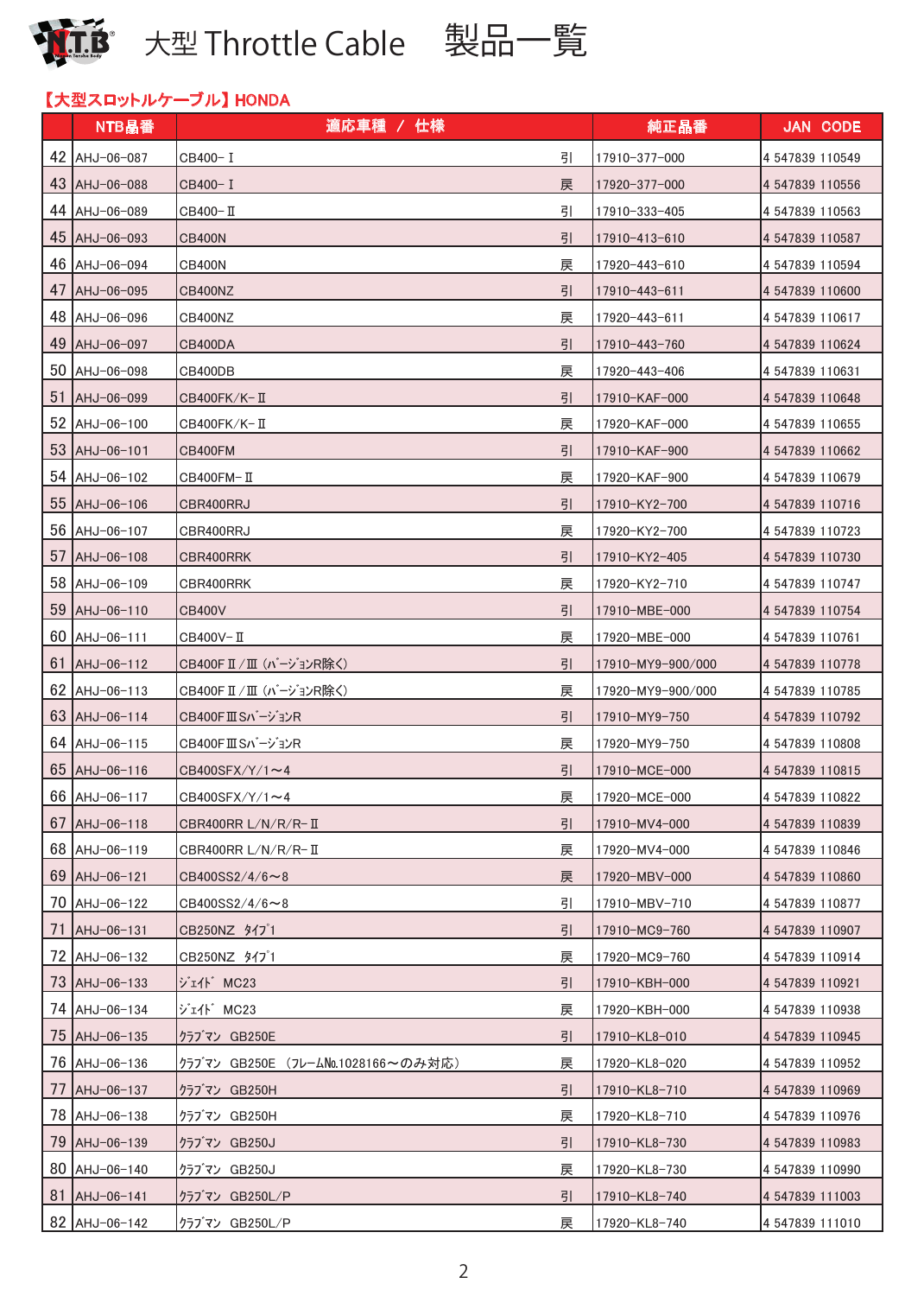

# 【大型スロットルケーブル】 HONDA

|    | NTB品番                    | 適応車種 / 仕様                                                  | 純正品番                  | <b>JAN CODE</b> |
|----|--------------------------|------------------------------------------------------------|-----------------------|-----------------|
|    | 83 AHJ-06-143            | 引<br>クラブマン GB250S/V                                        | 17910-KL8-900         | 4 547839 111027 |
|    | 84 AHJ-06-144            | クラブマン GB250S/V<br>戻                                        | 17920-KL8-900         | 4 547839 111034 |
|    | 85 AHJ-06-151            | CB125TF<br>ASSY                                            | 17910-KC1-000         | 4 547839 111041 |
|    | 86 AHJ-06-152            | 引<br>CB125TJ/M/P/W                                         | 17910-KC1-730         | 4 547839 111058 |
| 87 | AHJ-06-153               | 戻<br>CB125TJ/M/P/W                                         | 17920-KC1-730         | 4 547839 111065 |
|    | 88 AHJ-06-154            | 引<br> ホーネット CB250F T/V/X/Y/1/3/6/7                         | 17910-KEA-000         | 4 547839 111836 |
|    | 89 AHJ-06-155            | 戻<br>ホーネット CB250F T/V/X/Y/1/3/6/7                          | 17920-KEA-000         | 4 547839 111843 |
|    | 90 AHJ-06-156            | 引<br>Vツインマグナ VT250CR/T/V                                   | 17910-KCR-000         | 4 547839 111850 |
| 91 | AHJ-06-157               | 戻<br>Vツインマグナ VT250CR/T/V                                   | 17920-KCR-000         | 4 547839 111867 |
|    | $92$ $\text{AHJ}-06-158$ | 引<br>VTR250W/Y                                             | 17910-KFK-000         | 4 547839 111874 |
|    | 93 AHJ-06-159            | 戻<br>VTR250W/Y                                             | 17920-KFK-000         | 4 547839 111881 |
|    | 94 AHJ-06-160            | 引<br>XR250(モタート) XR2503/5~7                                | 17910-KCZ-J70         | 4 547839 111898 |
|    | 95 AHJ-06-161            | 戻<br>$XR250(E9-F)$ XR2503/5~7                              | 17920-KCZ-J71/J70     | 4 547839 111904 |
|    | $96$ $\mu$ HJ-06-162     | 引<br> スティード NV400C J-Ⅱ/K-Ⅱ/L-Ⅱ/N-Ⅱ                         | 17910-KW9-860/000/010 | 4 547839 111911 |
|    | 97 AHJ-06-163            | 戻<br>スティート゛NV400C J-Ⅱ/K-Ⅱ/L-Ⅱ/N-Ⅱ                          | 17920-KW9-860/000/010 | 4 547839 111928 |
|    | 98 AHJ-06-164            | 引<br>スティート゛ NV400/600 CJ~CN                                | 17910-MR1-000         | 4 547839 111935 |
|    | 99 AHJ-06-165            | 戻<br>スティート゛NV400/600 CJ~CN                                 | 17920-MR1-010/000     | 4 547839 111942 |
|    | 100 AHJ-06-167           | 引<br>NV400C $X/1/2V \sim X/3X$ , NV750C $X/1/2V \sim X/21$ | 17910-MBA-000         | 4 547839 111959 |
|    | $101$  AHJ-06-168        | 戻<br>NV400C $X/1/2V \sim X/3X$ , NV750C $X/1/2V \sim X/21$ | 17920-MBA-000         | 4 547839 111966 |
|    | 102 AHJ-06-169           | 引<br>$NVA00C4 \sim 5$ , $NVA00DC1 \sim 5$ , $NV750DC1$     | 17910-MCL-710         | 4 547839 111973 |
|    | 103 AHJ-06-170           | 戻<br>NV400C4 $\sim$ 5、NV400DC1 $\sim$ 5、NV750DC1           | 17920-MCL-710         | 4 547839 111980 |
|    | $104$ $AHJ-06-171$       | 引<br>FTR223 Y/2/A2                                         | 17910-KPM-000         | 4 547839 120005 |
|    | 105 AHJ-06-172           | 戻<br>FTR223 Y/2/A2                                         | 17920-KPM-000/940     | 4 547839 120012 |
|    | 106 AHJ-06-173           | 引<br><b>NS400R</b>                                         | 17910-KM9-000         | 4 547839 121002 |
|    | 107 AHJ-06-174           | 戻<br><b>NS400R</b>                                         | 17920-KM9-000         | 4 547839 121019 |
|    | 108 AHJ-06-175           | 引<br>Vツインマグナ VT250C X/1/3/5/7                              | 17910-KCR-940         | 4 547839 121026 |
|    | 109 AHJ-06-176           | 戻<br>Vツインマグナ VT250C X/1/3/5/7                              | 17920-KCR-940         | 4 547839 121033 |
|    | $110$ AHJ-06-177         | 戻<br>CBX1000B/C                                            | 17920-MA2-610         | 4 547839 121040 |
|    |                          |                                                            |                       |                 |
|    |                          |                                                            |                       |                 |
|    |                          |                                                            |                       |                 |
|    |                          |                                                            |                       |                 |
|    |                          |                                                            |                       |                 |
|    |                          |                                                            |                       |                 |
|    |                          |                                                            |                       |                 |
|    |                          |                                                            |                       |                 |
|    |                          |                                                            |                       |                 |
|    |                          |                                                            |                       |                 |
|    |                          |                                                            |                       |                 |
|    |                          |                                                            |                       |                 |
|    |                          |                                                            |                       |                 |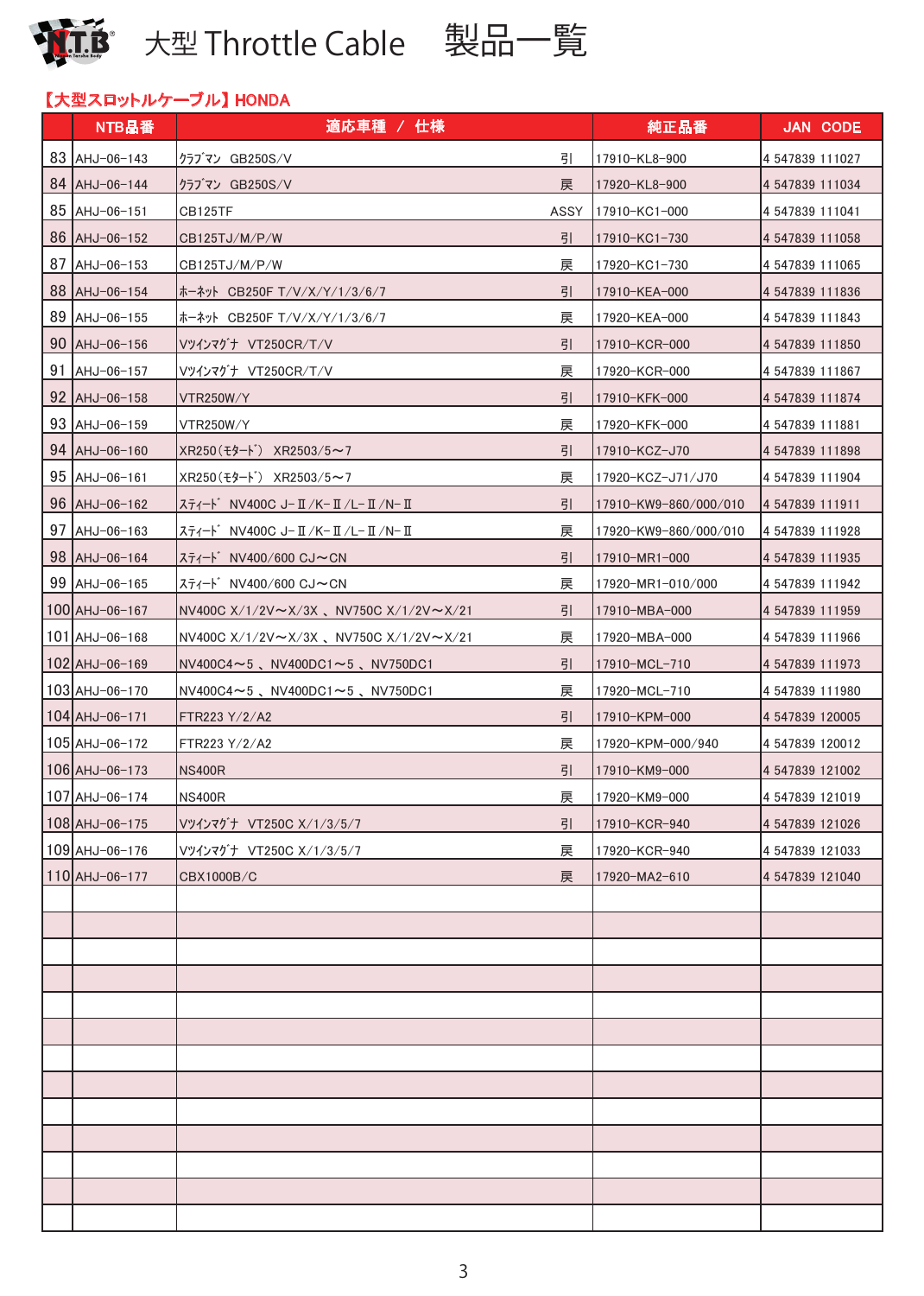





# 【大型スロットルケーブル】 YAMAHA

|                 | NTB品番                        | 適応車種 / 仕様                                                |             | 純正品番               | <b>JAN CODE</b> |
|-----------------|------------------------------|----------------------------------------------------------|-------------|--------------------|-----------------|
|                 | AYJ-06-001                   | SRX400 1JL/3VN 、SRX600 3SX                               | 引           | 1JK-26311-00       | 4 547839 210010 |
| $\overline{2}$  | AYJ-06-002                   | SRX400 1JL/3VN、SRX600 3SX                                | 戻           | 1JK-26312-01       | 4 547839 210027 |
| 3               | AYJ-06-003                   | $SR400/S$ 3HT1 $\sim$ B, SR500/S 3GW1 $\sim$ 9           | 引           | 3GW-26311-00       | 4 547839 210034 |
| 4               | AYJ-06-004                   | $ {\rm SR400/S} \>$ 3HT1 $\sim$ B, SR500/S 3GW1 $\sim$ 9 | 戻           | 3GW-26312-00       | 4 547839 210041 |
| 5               | AYJ-06-006                   | SR400 RH01J/03J                                          | 引           | 3HT-26311-00       | 4 547839 210065 |
| 6               | AYJ-06-007                   | SR400 RH01J/03J                                          | 戻           | 3HT-26312-00       | 4 547839 210072 |
| 7               | AYJ-06-010                   | $\mu$ $\lambda$ <sup>y</sup> SRV250 4DN1/2/4             | 引           | 4DN-26311-00       | 4 547839 210102 |
| 8               | $AYJ-06-011$                 | ルネッサ SRV250 4DN1/2/4                                     | 戻           | 4DN-26312-00       | 4 547839 210119 |
| 9               | AYJ-06-012                   | ルネッサ SRV250S 4DN3                                        | 引           | 4DN-26311-30       | 4 547839 210126 |
| 10 <sup>°</sup> | $\text{AYJ}-06-013$          | ルネッサ SRV250S 4DN3                                        | 戻           | 4DN-26312-30       | 4 547839 210133 |
| 11              | AYJ-06-014                   | ルネッサ SRV250 4DN5/6                                       | 戻           | 4DN-26302-00       | 4 547839 210140 |
|                 | 12 AYJ-06-017                | XV250/S (アップハントル)                                        | 引           | 2UJ-26311-10/00/01 | 4 547839 210447 |
|                 | 13 AYJ-06-018                | XV250/S (アップハントル)                                        | 戻           | 2UJ-26312-01/00    | 4 547839 210454 |
|                 | 14 AYJ-06-019                | XV250/S (フラットハント゛ル)                                      | 引           | 3DM-26311-02/00/01 | 4 547839 210461 |
|                 | 15 AYJ-06-020                | XV250/S (フラットハント゛ル)                                      | 戻           | 3DM-26312-02/00/01 | 4 547839 210478 |
|                 | $16$ $\text{AYJ} - 06 - 021$ | ドラッグスター XVS400 4TR1~4/6/8                                | 引           | 4TR-26311-00       | 4 547839 210485 |
|                 | 17 AYJ-06-022                | ドラッグスター XVS400 4TR1~4/6/8                                | 戻           | 4TR-26312-00       | 4 547839 210492 |
|                 | 18 AYJ-06-023                | ドラッグスター XVS400C 5KP3/6/9/A/D                             | 引           | 5BN-26311-20/10    | 4 547839 210508 |
|                 | 19 AYJ-06-024                | トラッグスター XVS400C 5KP3/6/9/A/D                             | 戻           | 5BN-26312-20/00/10 | 4 547839 210515 |
|                 | 20 AYJ-06-025                | $XJR400R$ 4HM9 $\sim$ D                                  | <b>ASSY</b> | 4HM-26302-20       | 4 547839 210522 |
| 21              | AYJ-06-026                   | $XJR400R$ 4HME $\sim$ G                                  | ASSY        | 4HM-26302-30       | 4 547839 210539 |
|                 | 22 AYJ-06-027                | $V-MAX1200$ 3UF1~6                                       | 引           | 1FK-26311-01/00    | 4 547839 210546 |
|                 | 23 AYJ-06-028                | $V-MAX1200$ 3UF1~6                                       | 戻           | IFK-26312-01/00    | 4 547839 210553 |
|                 | 24 AYJ-06-029                | $XJR400/R$ 4HM3~7                                        | <b>ASSY</b> | 4HM-26302-10       | 4 547839 230001 |
|                 | 25 AYJ-06-030                | $XJR400/S$ 4HM1 $\sim$ 2                                 | ASSY        | 4HM-26302-01       | 4 547839 230018 |
|                 | 26 AYJ-06-031                | ト゛ラッグスター XVS400C 4TR5/7/9                                | 引           | 5BN-26311-00       | 4 547839 230025 |
|                 | 27 AYJ-06-032                | ドラッグスター XVS400 5KP4/7/8/B/C/E/H/K/L/M                    | 引           | 5KP-26311-10/02    | 4 547839 230032 |
|                 | 28 AYJ-06-033                | ト゛ラッグスター XVS400 5KP1/2                                   | 引           | 5KP-26311-01/00    | 4 547839 230049 |
|                 | 29 AYJ-06-034                | ドラッグスター XVS400 5KP1/2                                    | 戻           | 5KP-26312-10/00/01 | 4 547839 230056 |
|                 | 30 AYJ-06-035                | ドラッグスター XVS250 VG02J                                     | 戻           | 5JX-26312-00       | 4 547839 230063 |
|                 | 31 AYJ-06-036                | ドラッグスター XVS250 VG02J                                     | 引           | 5JX-26311-00       | 4 547839 230070 |
|                 |                              |                                                          |             |                    |                 |
|                 |                              |                                                          |             |                    |                 |
|                 |                              |                                                          |             |                    |                 |
|                 |                              |                                                          |             |                    |                 |
|                 |                              |                                                          |             |                    |                 |
|                 |                              |                                                          |             |                    |                 |
|                 |                              |                                                          |             |                    |                 |
|                 |                              |                                                          |             |                    |                 |
|                 |                              |                                                          |             |                    |                 |
|                 |                              |                                                          |             |                    |                 |